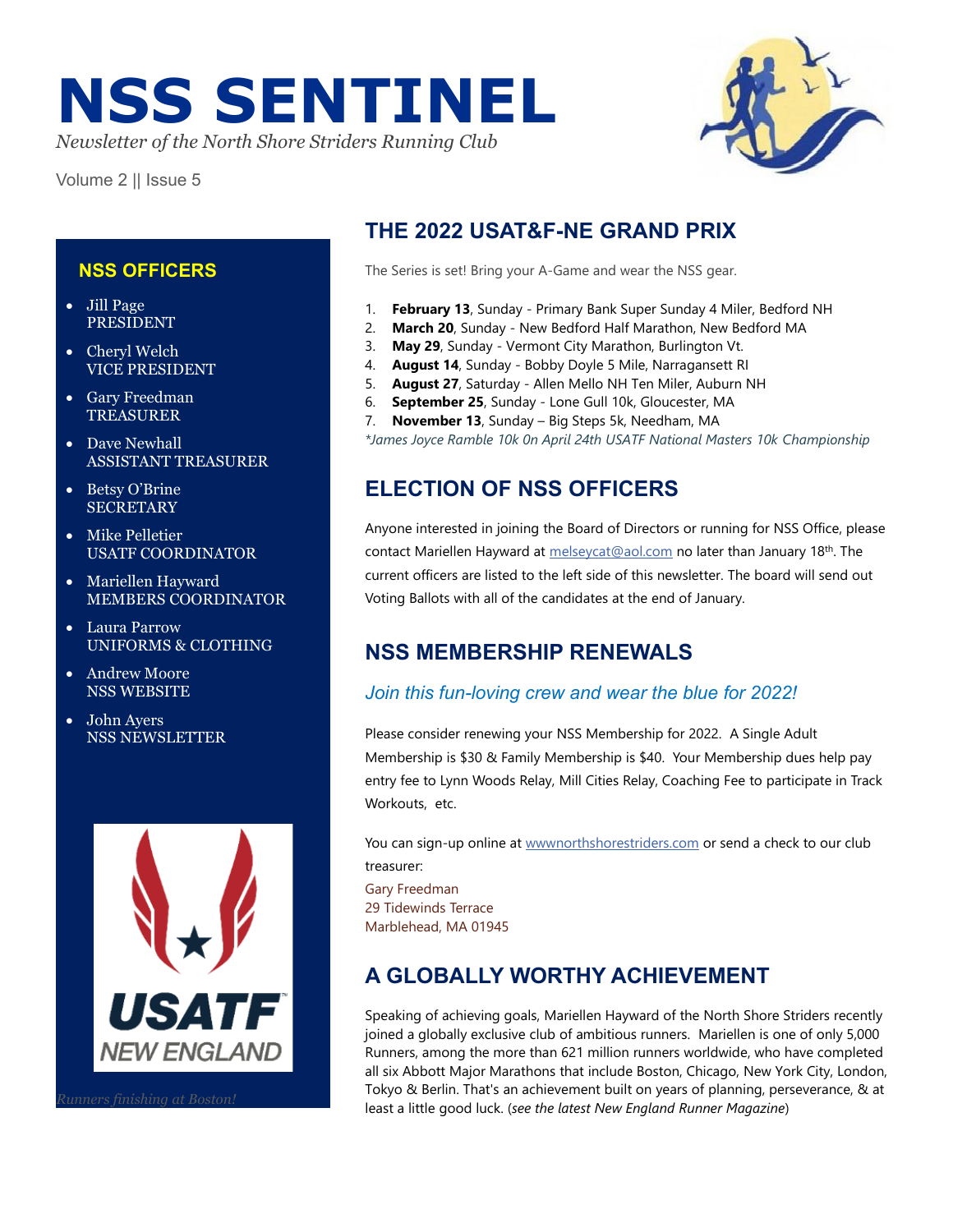#### **Newburyport 10 Mile Registration Opens Feb 1st**

This New England classic race will take place on August 2nd. There are lots of great NSS runs in this port town[. More info…](https://u16647808.ct.sendgrid.net/ls/click?upn=QZ4QgyDX5rnMKoqT6RmeND7gtnqrTx8UkvWC7ZFcKXAXh7-2FQWWNkM1kvPekgA4w6MofrrLg0MLRFvFOw2L2as46fOf2E8XpLF4F0bLJjOpcliFrWMSwj7pLBbM984V-2F56L6bq62ZKKKSJ3TeN3rdUAI17mDVuLXrkDaOUECzTDA-3Dr3EN_M9YNHoJDkG4Io7Aex-2FtcjNDXA0ePUIkhfh1HSQtzzhtPE6nNk8qfaa4yFjJ76vhlWRGGbeT3CjxHfEIWCfP3P8VMk1WHXJf5alYlrR7uyiU3X2CzjFmGee5I-2BuzotXTaDd2NfEYPJwdlMFnBAmNsj9W670jshcDm-2BEuWF4INf-2BhVir7DMxRyP2IiaD8-2FEWKdOcu4isPwhQqSxrG0yfN6JQ-3D-3D)

#### **Covid & Training**

For those who contract Covid, you should do some research so that you train 'smartly'. The consensus is that if you are assymptematic then you can continue training. However, if you have symptoms, you should be cautious and likely take some time off. When you start back, take it slow and work your way back to normal training. In the end, everyone is different – do what is best for you. The roads will be there when you are ready.

#### **Boston Numbers**

Sally Fowler and Dan Bernhardt are the recipeints of the NSS numbers for the Boston Marathon. Good Luck!!!

#### **Sunday Runs**

Weekly NSS club runs take place at Jill's house at 9am. There will be both 3 mile and 6 mile loops.

You can email or text Jill at 508-631-1805 or just show up that morning. • 9 Hale Park Ave Beverly, MA

#### **Submit Stuff!**

If you see some noteworthy Strider results, please share them with me and they just might make the next newsletter. john@34woodbury.com

#### *Boston Marathon Volunteer Registration is Open*

Volunteer registration will open on Wednesday, January 5<sup>th</sup> at 10am ET and will close on Friday, February 18<sup>th</sup> at 5pm ET. Sign up today so you don't forget.

Our group name and passcode are below, be sure to share this information with any other of your friends and family interested in volunteering this year

Group Name: Gately Passcode: BM2022

#### **Steps to Register Within Athletes' Village**

- 1. Log in to your **B.A.A.** Athletes' Village account (or create an account)
- 2. Navigate to the "Volunteers" tab within Athletes' Village
- 3. Select the "To Volunteer Click Here" button
- 4. Follow the instructions on the application.

*\*Be sure to select "Join an existing group" at Step 5 and input the group name and passcode for our group above.*

#### *Mill Cities Relay Results 2021*

| <b>Division</b> | Friends on the Run | 127     |
|-----------------|--------------------|---------|
| Co-ed Masters   | 3 points<br>13/18  |         |
| 5.6             | Dan Bernhardt      |         |
| 4.75            | Jill Page          | Captain |
| 2.5             | Liza Barthurst     |         |
| 9.5             | Mark Pelletier     |         |
| 4.75            | Ron Imperiali      |         |

| <b>Division</b>       | <b>Fleet Foxes</b> | 126     |
|-----------------------|--------------------|---------|
| <b>Female Masters</b> | $10/13$ 4 points   |         |
| 5.6                   | Rebecca Imperiali  |         |
| 4.75                  | Rosie Kyes         |         |
| 2.5                   | Mary Stevens       | Captain |
| 9.5                   | Eponina Netto      |         |
| 4.75                  | Siobhan Stoney     |         |
|                       |                    |         |

| <b>Division</b> | Lynn Woodsmen    | 131     |
|-----------------|------------------|---------|
| Senior Men      | $11/15$ 5 points |         |
| 5.6             | Eric Bowden      |         |
| 4.75            | Scott Somers     |         |
| 2.5             | Ed Zipper        |         |
| 9.5             | Jeff Cook        |         |
| 4.75            | Sal Genovese     | Captain |

| <b>Division</b>     | A Rose Amidst Thorns      | 128     |
|---------------------|---------------------------|---------|
| Coed Veterans       | $7/10$ 4 points           |         |
| 2.5                 | Sally Fowler              |         |
| 9.5                 | Gary Freedman             |         |
| 4.75                | <b>Bill Kobus</b>         | Captain |
|                     |                           |         |
| <b>Division</b>     | WTF!! Where's The Finish? | 129     |
| Coed Super Veterans | $1/1$ 1 point             |         |
| 2.5                 | Deb Jackson               |         |
| 9.5                 | Linda Desjardins          | Captain |
| 4.75                | Bonnie Hallinan           |         |

| Division            | WTF!! Where's The Finish? | 129     |
|---------------------|---------------------------|---------|
| Coed Super Veterans | 1/1<br>1 point            |         |
| 2.5                 | Deb Jackson               |         |
| 9.5                 | <b>Linda Desiardins</b>   | Captain |
| 4.75                | Bonnie Hallinan           |         |
|                     |                           |         |

| <b>Division</b>     | Septuagenarians on the Run | 130     |
|---------------------|----------------------------|---------|
| Male Super Veterans | 2 pains                    |         |
| 2.5                 | Mike Pelletier             |         |
| 9.5                 | Tom McMahon                | Captain |
| 4.75                | Paul Hennessev             |         |

| Sunshine Start and Exchange at Gr Lowell Technical School |
|-----------------------------------------------------------|
| Coordinator   Anne Pelletier                              |
| Dave Newhall                                              |
| Allie Vered                                               |
| George Geis                                               |
| Michael Page                                              |